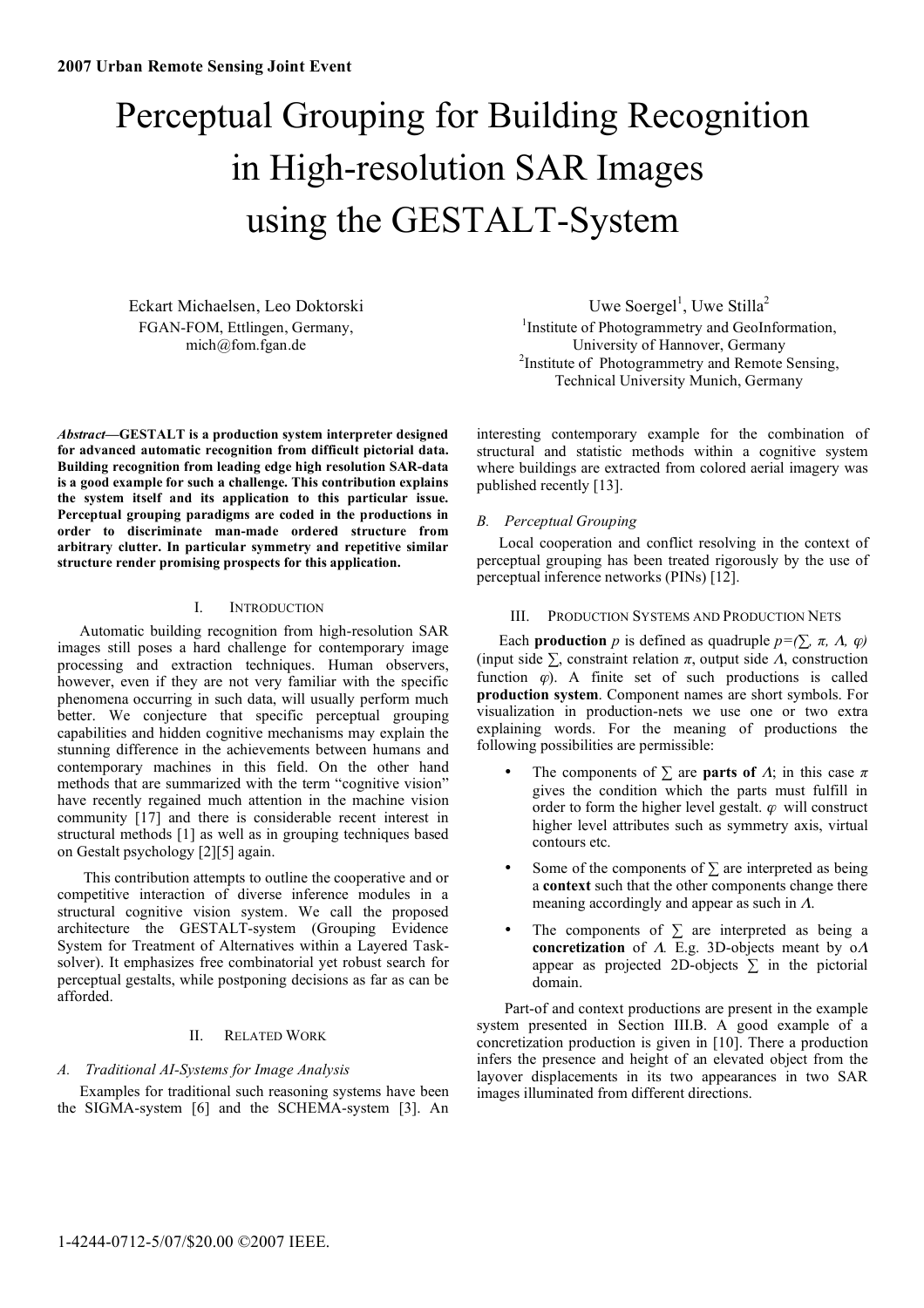### **2007 Urban Remote Sensing Joint Event**

#### *A. Compulsory Normal Forms*

Originally  $\Sigma$  and  $\Lambda$  are arbitrary n-tuples or finite sets of object symbols. However, without loss of generality they may be restricted to the following two gestalts:

$$
(S_1, S_2) \xrightarrow{\pi} T \tag{1}
$$

$$
\{S,...,S\} \xrightarrow{\pi} T
$$
 (2)

In both cases,  $\pi$  is a constraint formulated on the attributes of the components in  $\Sigma$ ."..." involved on the left hand side of the production form (2) denotes a set of components of arbitrary but finite size. The constructor function  $\varphi$  is defined with the object *T*. Note that in (1), the two left hand side components can be of different classes, whereas the left hand side components in (2) all must be of the same class.

#### *B. The Example System*

Up to now most systems consisted of only a hand full of productions. However, future systems will be much more complex. In this paper we will concentrate on the system given in (3). It codes Gestalt principles for perceptual grouping.

$$
p_1: \{L, ..., L\} \xrightarrow{collnear} \text{ } L \perp
$$
\n
$$
p_2: \{P, ..., P\} \xrightarrow{adjacent} \text{ } SC
$$
\n
$$
p_3: (L \perp, SC) \xrightarrow{adjacent} \text{ } R
$$
\n
$$
p_4: (R, SC) \xrightarrow{ifnting} \text{ } R
$$
\n
$$
p_5: (L \perp, LL) \xrightarrow{adjacent} \text{ } A
$$
\n
$$
p_6: (A, A) \xrightarrow{symmetric} \text{ } SY
$$
\n
$$
p_7: \{Sy, ..., Sy\} \xrightarrow{adjacent} \text{ } C
$$
\n(3)

This uses eight different types of components:

- *P*-components are single image pixels that are saliently brighter than their surrounding. Instances of this objectclass are constructed by feature extraction methods such as described in Section IV.A.2.
- *Sc*-components are clusters of neighboring such *P*components. So they follow the perceptual grouping concept *proximity*.
- L-components are short straight line segments. Instances of this object-class are constructed by feature extraction methods such as described in Section IV.A.2.
- LL-components are prolonged straight line segments. These objects are too long to be extracted directly. They result from the perceptual grouping concept *good continuation*.
- *A*-components are preferably rectangular angle objects. They are constructed from two *LL*-components. *Rectangularity* is not among the classical perceptual grouping concepts. However it is useful for building recognition.
- *R*-components are salient rows of bright scatterers. These objects are a very strong hint for building structures in high-resolution SAR images. They result from the perceptual grouping concepts *good continuation* and *similarity*.
- *Sy*-components are symmetrically arranged pairs of *A*components. They result from the perceptual grouping concepts *symmetry*. This is known to be one of the strongest Gestalt principles of human perception.
- *C*-components are clusters of consistent such *Sy*components. So they follow again the perceptual grouping concept *proximity*. Here however this is proximity in the space of symmetry axis.



In Fig. 1 the example system is presented as production net. Circular nodes represent the productions while elongated nodes represent component names. Such visualization helps the system designer understanding or explaining what the semantic connection between the objects is. In this respect it resembles a semantic network. However, it also indicates constraints on the

workflow. In this respect it resembles a Petri-net: Connections are always flowing from a component-class to a production and from a production to a component-class. Interesting properties of this declarative representation can be seen at first glance such as the minimal serial depth, the presence of cycles etc. Also the combinatorial structure can be seen giving important hints for assessing the presumable computational complexity.

#### *C. Accumulating Control*

Listing all admissible productions for a given set of primitive components and given production system is not feasible in most cases. Instead, working-elements are formed for each component instance *c*. Such a working-elements has the form of a triple  $h = (h_a, h_b, h_p)$  where  $0 \leq h_a \leq 1$  is an assessment of  $c$ ,  $h_i$  is an index or pointer allowing access to  $c$ and  $h_n$  denotes an index or pointer to a production (initially set to *nil*). Based on this notation, the following interpretation cycle can be formulated:

1) The working-elements are ordered according to the assessment  $h_a$  in a queue. The best *n* hypotheses are chosen. For each of these 2) is performed.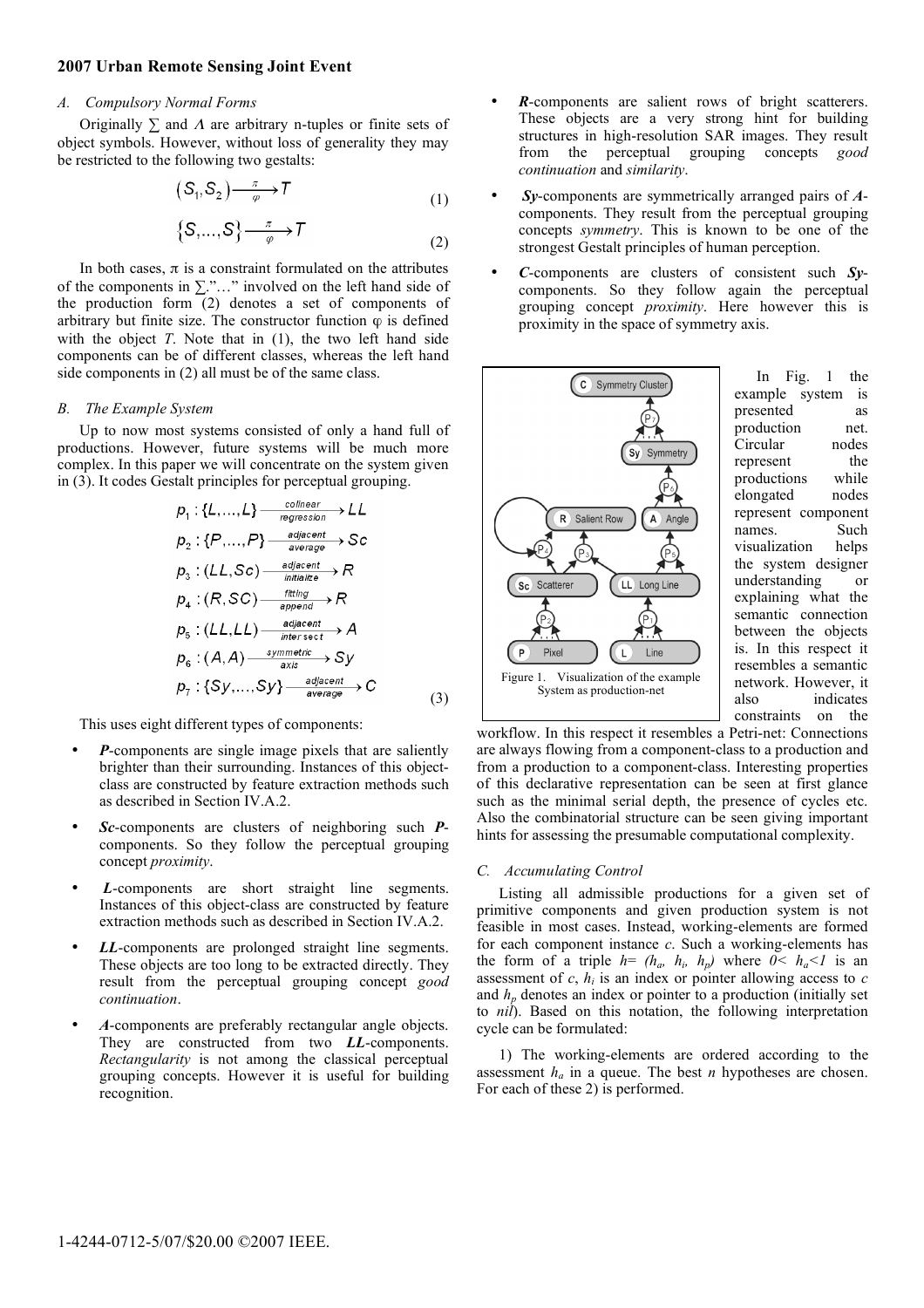

2a) If  $h_p = nil$  then all those productions are chosen, which contain an object of the same class as *c* on their left hand side. *h* is then replaced by clones of it with the corresponding indices  $h_p$ , where the assessment of those newly introduced hypotheses may be altered according to different importance of different productions. *c* is then called triggering object of h.

2b) Else there is a production to which  $h_p$  points with a corresponding right hand side object *r*. With this object there is a construction method  $\varphi$  which takes the triggering object  $c$  as fixed. It queries the actual set of components for the missing parts of the left hand side of the production  $h_p$  which fulfill the

constraint  $\pi$ . Thus, the construction method  $\varphi$  may result in none, one or even many possible objects r. For all of these objects, new initial hypotheses are added to the queue. Thus – while the number of components is always rising – the number of working-elements in the queue may rise or fall.

3) While the queue is not empty, one may continue with step 1) or stop and return the current configuration as result. This result will be identical to the final unique solution, if the queue is empty. Otherwise, the current set of components will only resemble an approximate solution. An UML-state diagram of this interpretation cycle is given in Figure 3.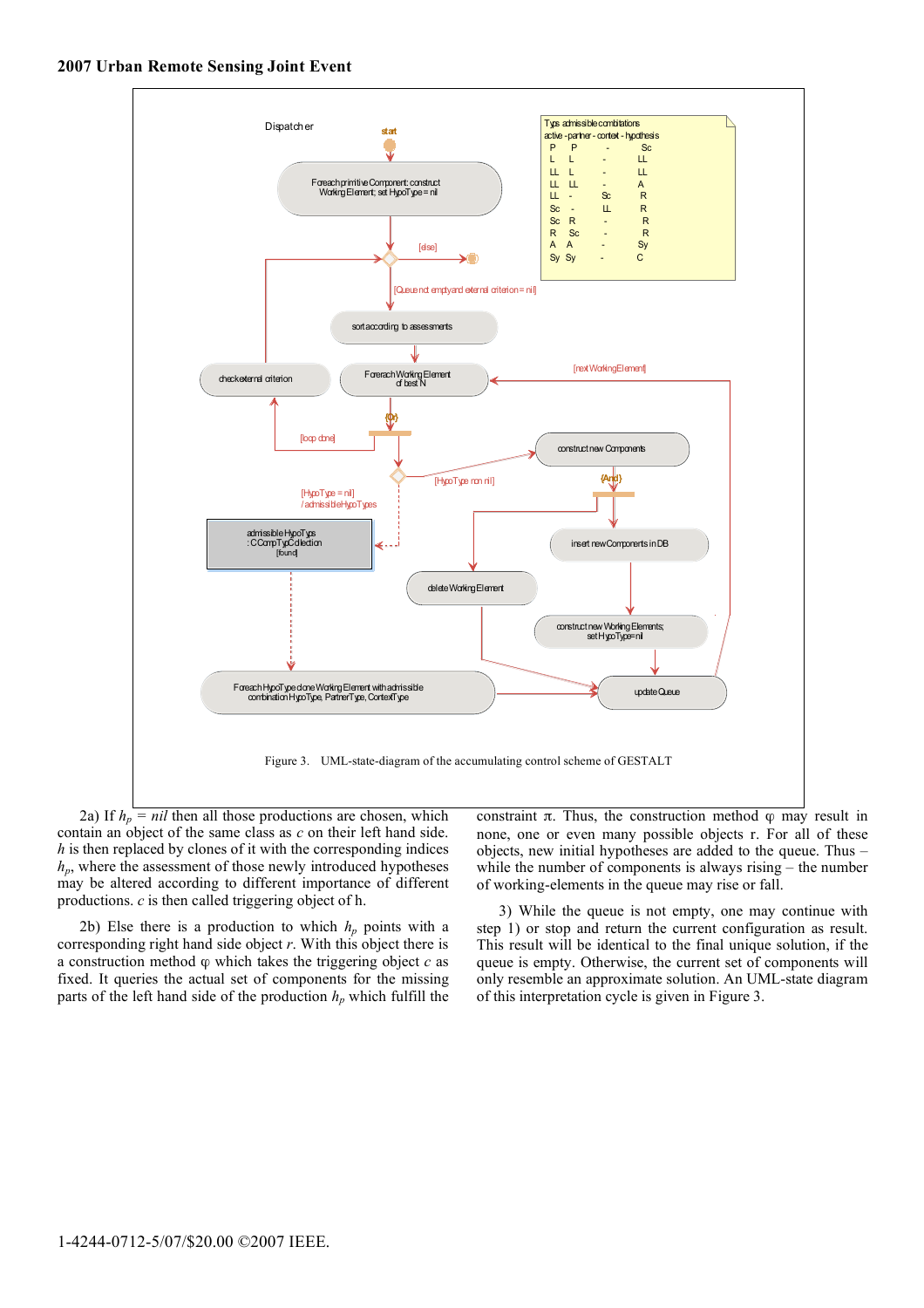## **2007 Urban Remote Sensing Joint Event**

Figure 6 shows the graphical user interface that is displayed on the screen during the dispatch run. It shows a statistic on the current assessment values in the upper right section. Note, that this usually has a strong bias to badly assessed objects (below 0.2). This is intentionally made in order to prefer depth in the search early. Below the assessment curve the statistics of the current object numbers are displayed.



## IV. EXPERIMENTS

Experiments with a collection of high-resolution SARimages indicate robust and promising behavior of the proposed GESTALT system.

Figure 4 shows one of the images of a collection SAR images taken by the airborne PAMIR system of FGAN-FHR. In spot mode this airborne images can have even decimeter resolution. In order to apply the GESTALT-system primitive components have to be extracted from such pictorial data.

#### *A. Extracting Primitive Components*

A variety of techniques are applicable for the extraction from or the segmentation of the raw data. Usually it is also advisable to apply iconic filter operations in order to enhance the structures on which the analysis is based and to reduce noise which would otherwise unnecessarily burden the subsequent search.

*1) Iconic Preprocessing: Next t*o noise reduction some filters may also be used to enhance those features that are important for the task at hand. Among the many possibilities – such as LoG, diffusion filters or tensor voting [7] – morphological filtering is of particular interest for the kind of data processed here [16]. While most interest today concentrates on self dual filtering in order to treat bright and dark structure equally, for this particular task we know in advance that the building features to be extracted usually



Figure 4. a) A high resolution SAR image; b) a section from it and filtered versions: c) opening d) closing

appear bright in SAR imagery. Therefore we can use morphological opening and closing. Figure 4 shows a small section of our example image in a) and the filtered versions in c) and d). Both reduce noise, but while opening almost perfectly isolates the bright spots, closing bridges the gaps and thus enhances the line structures. Bright spots or lines result from metallic or rectangular construction details on buildings that cause salient strong backscattering.

*2) Spot Filtering:* Object components *P* are extracted from the opened (and reduced) image by using a comparison filter and a threshold. Originally this filter has been deviced for Data from the thermal spectral domain [8]. However, it proved very usefull to extract salient bright scatters on high resolution SAR-imagery as well. Figure 8a shows the *P*-components extracted from the image shown in Figures 4a) respectivly 4c).

*3) Squared Averaged Gradient:* Object components **L** are extracted from the closed (and tiled) image by using the squared averaged gradient [4] and a threshold. This filter requires three convolutions. It results in a 2x2 matrix for each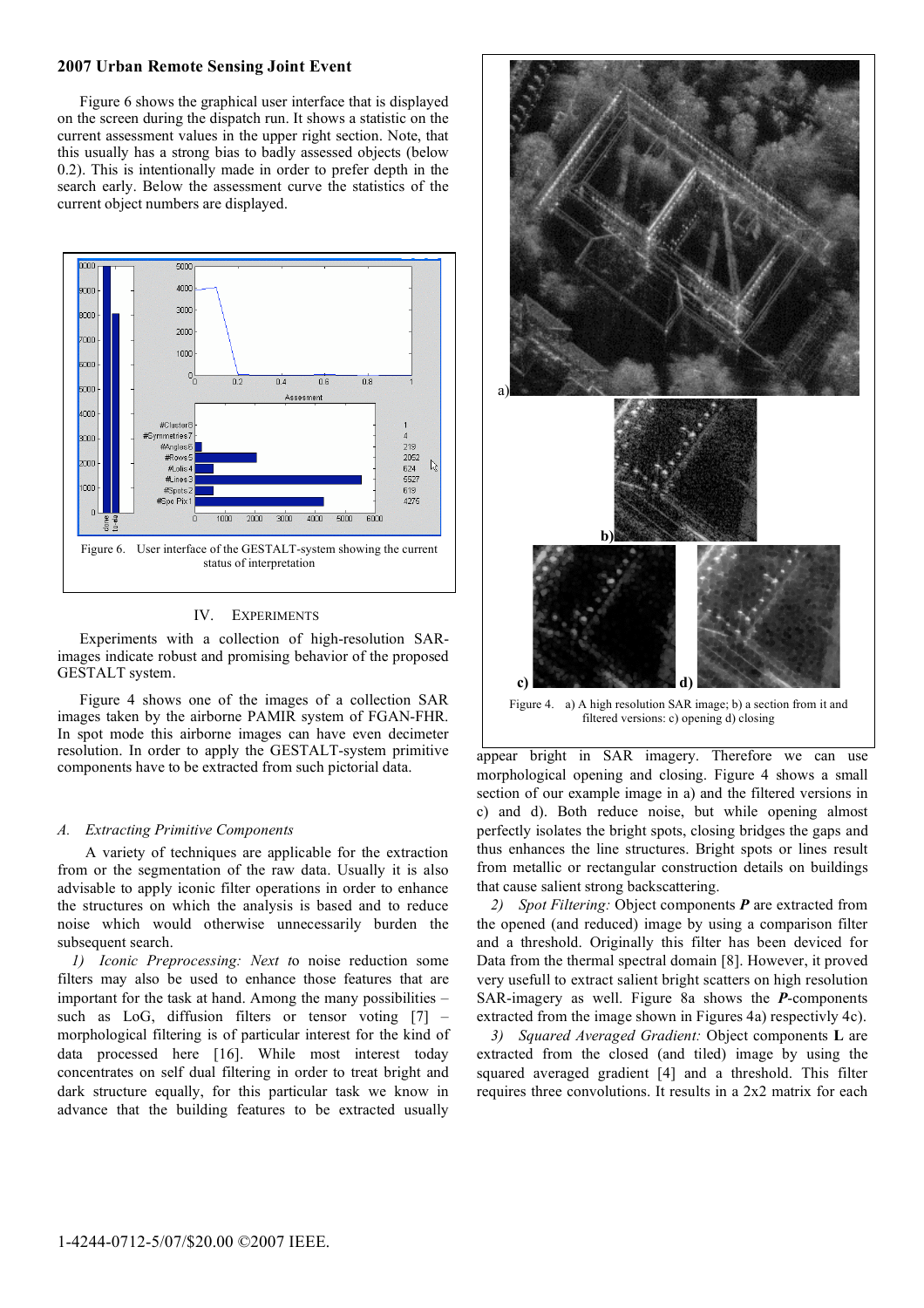# **2007 Urban Remote Sensing Joint Event**

pixel. Where the rank of this matrix is one, a line component is present. The resulting *L*-components are given in Figure 8b.



*B. The systems behaviour in time* 

Once the primitives are extracted the interpretation cycle can be started. Table I shows the numbers of the different components as they evolve in time, while Figure 10 displays two states which were rather arbitrarily chosen. Symmetry cluster components are drawn in yellow and all salient row components with more than five members are given in white.

The major symmetry axis of the building is found rather early. And also the grouping of the salient scatterer rows starts at the desired locations. The second major symmetry axis appears a little later as more and more features of the building participate in the grouping process.

|  | TABLE I. | TEMPORAL DYNAMICS OF A GESTALT-SYSTEM |
|--|----------|---------------------------------------|
|--|----------|---------------------------------------|

| Cycles | <b>Statistics of component numbers</b> |     |      |      |       |      |           |    |
|--------|----------------------------------------|-----|------|------|-------|------|-----------|----|
|        | P                                      | Sc. | L    | LL.  | R     | A    | <b>Sy</b> |    |
| 10.000 | 4275                                   | 619 | 5272 | 624  | 2052  | 219  |           |    |
| 20.000 | 4275                                   | 820 | 5272 | 881  | 4293  | 498  |           |    |
| 30.000 | 4275                                   | 820 | 5272 | 1031 | 7073  | 952  | 25        |    |
| 40.000 | 4275                                   | 820 | 5272 | 1118 | 10907 | 1068 | 41        | 14 |
| 50.000 | 4275                                   | 820 | 5272 | 1157 | 15366 | 1085 | 42        | 14 |



However, also false symmetry cues start to appear. These can probably be eliminated on a higher level reasoning state following the grouping process. Concerning the row components, the process on the structures of the central building seams to be saturated after 30.000 cycles. New rows are beginning to be grouped outside on other buildings.